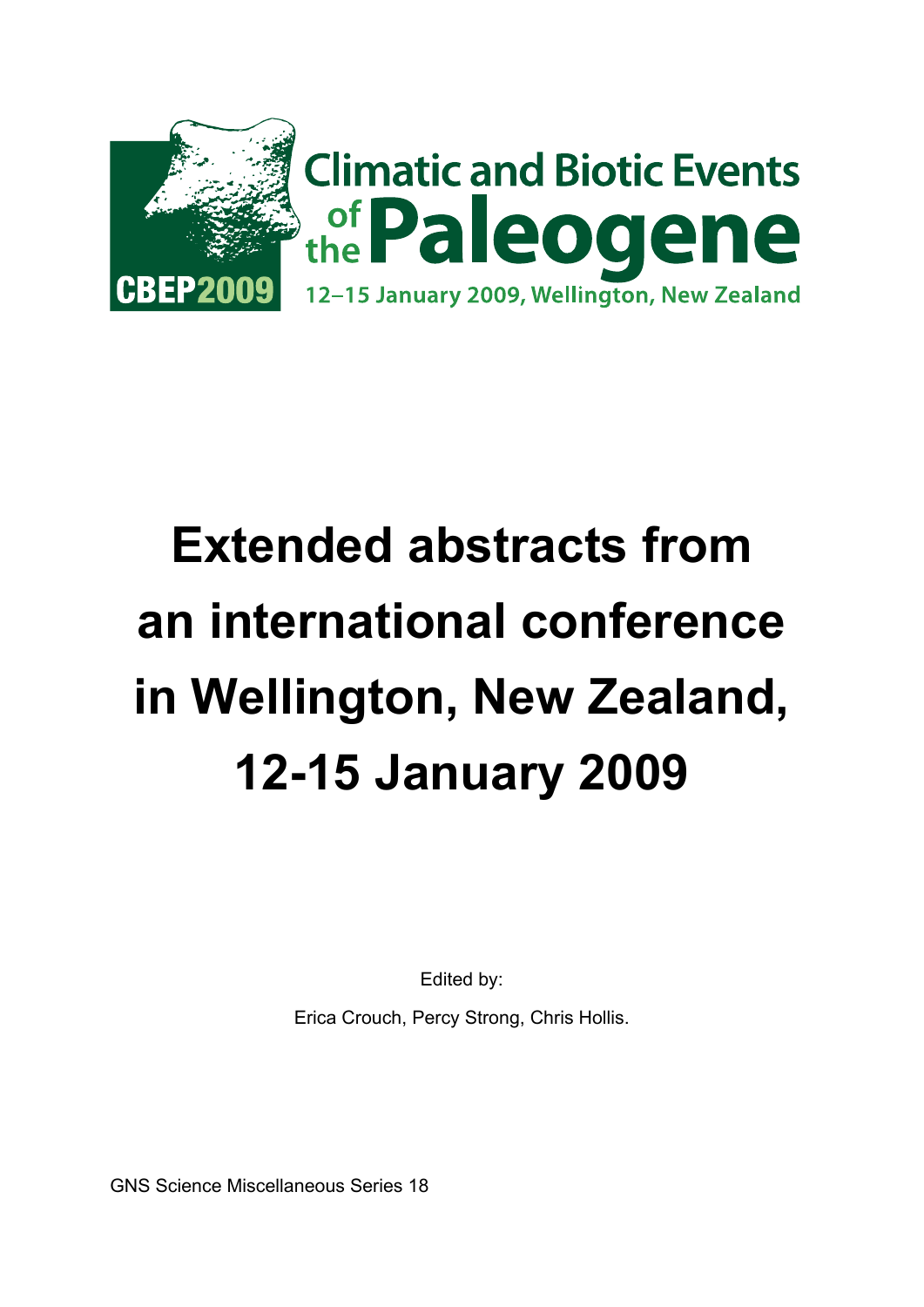#### **BIBLIOGRAPHIC REFERENCE**

Crouch, E.M., Strong, C.P., Hollis, C.J., (editors) 2009. Climatic and Biotic Events of the Paleogene (CBEP 2009), extended abstracts from an international conference in Wellington, New Zealand, 12-15 January 2009. GNS Science Miscellaneous Series 18, 163 p.

#### **ORGANISING COMMITTEE**

*GNS Science:* Chris Hollis and Liz Kennedy (convenors), James Crampton, Erica Crouch, Hugh Morgans, Ian Raine, Deanne Houghton, Percy Strong

*Otago University:* Ewan Fordyce, Daphne Lee, Gary Wilson

*Victoria University:* Mike Hannah, John Creech

*Waikato University:* Cam Nelson, Ben Andrew

*Absolutely Organised:* Janet Simes, Michelle Vui (conference managers)

#### **FORMATTED AND COMPILED BY:**

Deanne Houghton and Karen Hayes (GNS Science)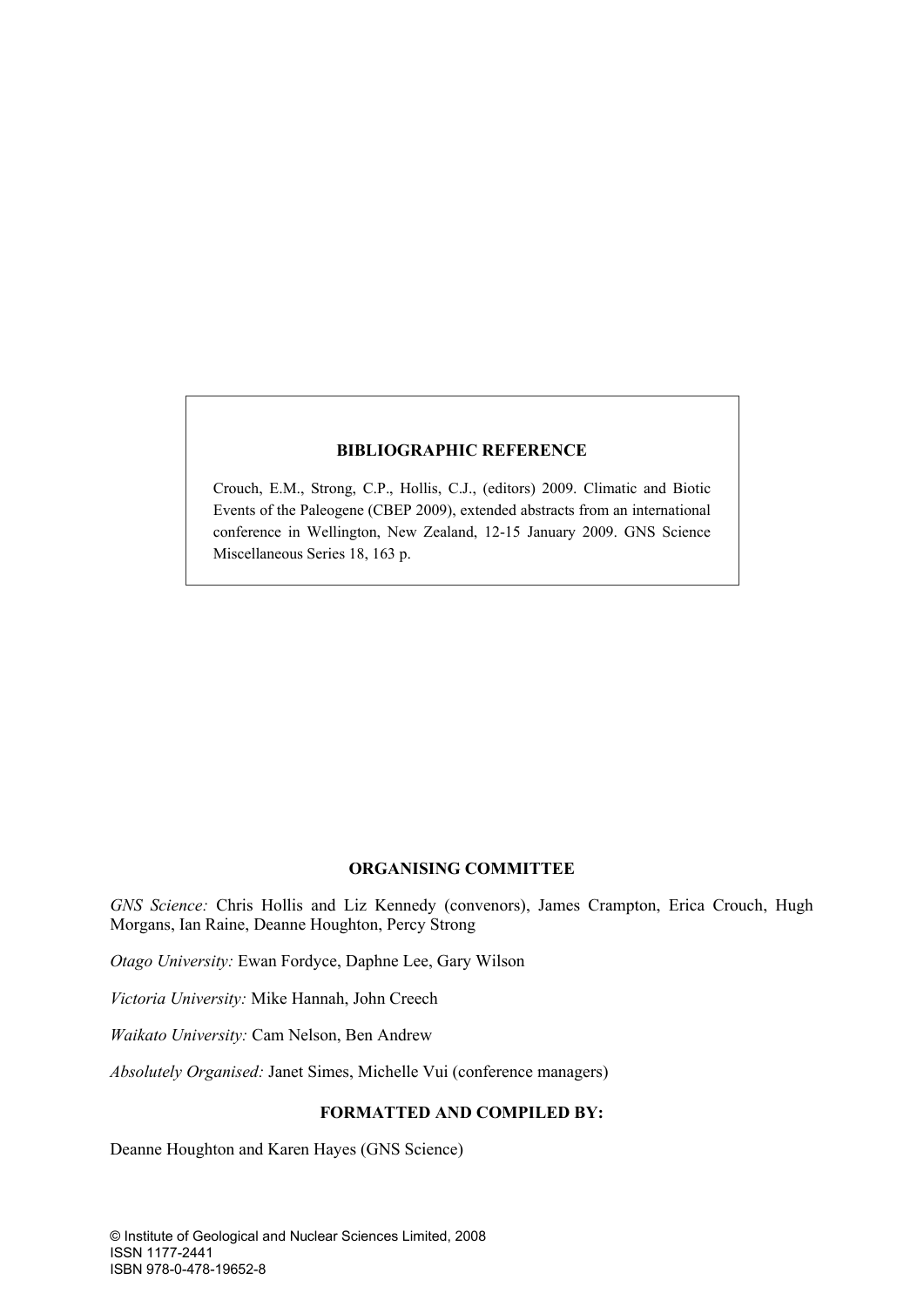# **COORDINATED SEDIMENTARY AND BIOTIC CHANGE DURING THE PALEOCENE–EOCENE THERMAL MAXIMUM IN THE BIGHORN BASIN, WYOMING, USA**

Scott L. Wing<sup>1</sup>, Jonathan I. Bloch<sup>2</sup>, Gabriel J. Bowen<sup>3</sup>, Douglas M. Boyer<sup>4</sup>, Stephen Chester<sup>5</sup>, Aaron F. Diefendorf<sup>6</sup>, Guy J. Harrington<sup>7</sup>, Mary J. Kraus<sup>8</sup>, Ross Secord<sup>9</sup> and Francesca A. McInerney<sup>10</sup>

<sup>1</sup>Department of Paleobiology, NHB121, P.O. Box 37012, Smithsonian Institution, Washington, DC 20013, USA: wings@si.edu; <sup>2</sup>Florida Museum of Natural History, 222 Dickinson Hall, Museum Road and Newell Drive, Gainesville, FL 32611 USA; <sup>3</sup>Department of Earth and Atmospheric Sciences, 550 Stadium Mall Drive, Purdue University, West Lafayette, IN 47907 USA; <sup>4</sup>Department of Anatomical Sciences, Stony Brook University, Stony Brook, NY 11794, USA; <sup>5</sup>Stephen G. B. Chester, Department of Anthropology, Yale University, P. O. Box 208277, New Haven, CT 06520, USA; <sup>6</sup>Department of Geosciences, Pennsylvania State University, 503 Deike Bldg, University Park, PA 16802, USA; <sup>7</sup>School of Geography, Earth and Environmental Sciences, The University of Birmingham, Birmingham, B15 2TT, UK; <sup>8</sup>Department Geological Sciences, University of Colorado, Boulder, CO 80309, USA;<sup>9</sup> Department Geosciences, University of Nebraska, Lincoln, NE 68588, USA; 10Department of Earth and Planetary Sciences, Northwestern Univ., Evanston, IL 60208, USA.

#### **INTRODUCTION**

The Paleocene–Eocene Thermal Maximum (PETM) is established as a major, geologically rapid perturbation of the Earth's carbon cycle and climate, with global effects including significant dissolution of carbonate in the marine realm and a temperature increase of 4– 8ºC (Kennett and Stott 1991; Zachos *et al.*

2005). The effects of the PETM on continents are less well documented than in marine systems, but include range change in animals (Gingerich 2003) and plants (Wing *et al.* 2005), regional drying (Kraus and Riggins 2007), and high seasonality of precipitation or more extreme rainfall events (Schmitz and Pujalte 2007).



Figure 1. Location map of Bighorn Basin showing outcrop of PETM and study area in box.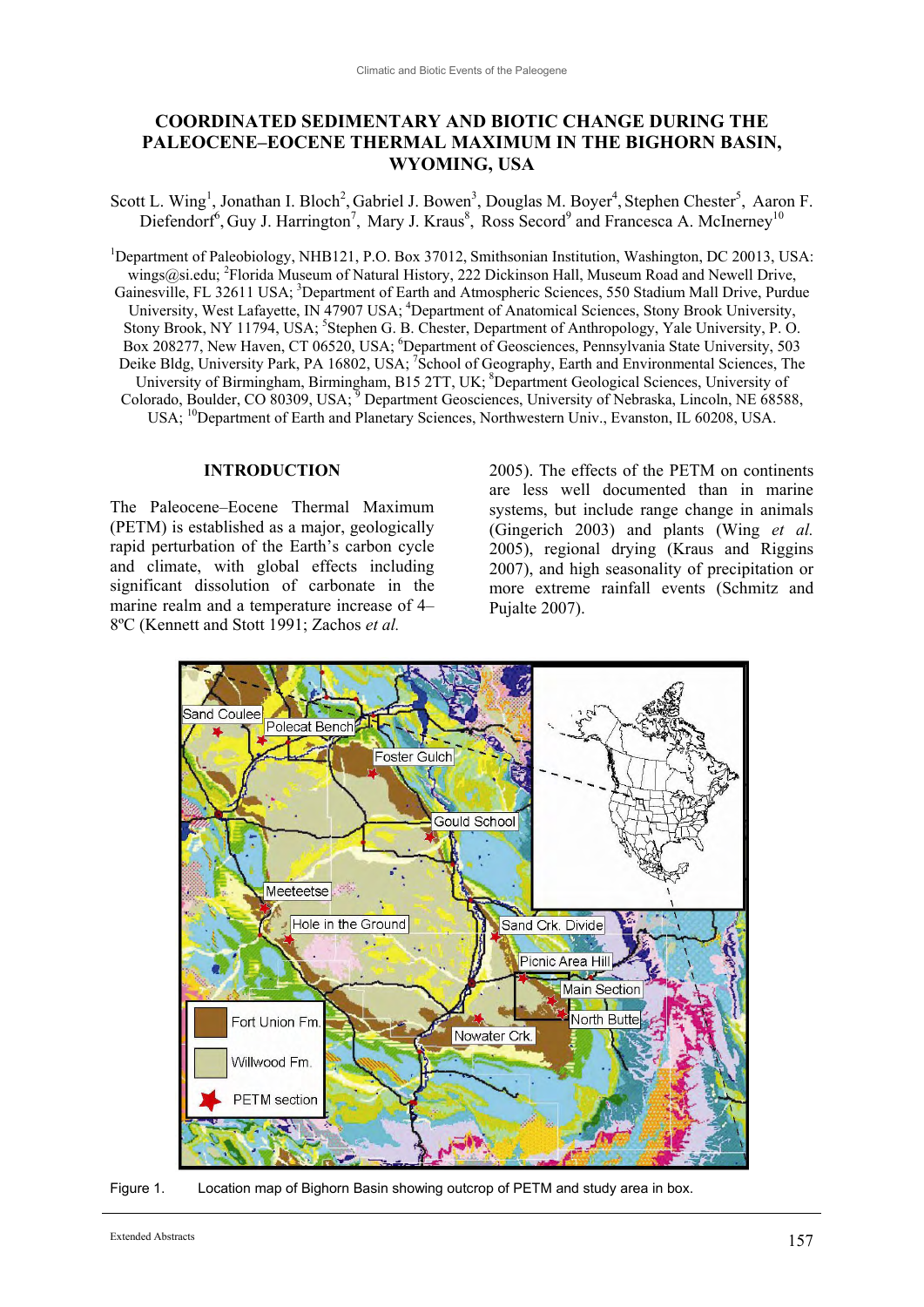PETM outcrops ring the margin of the Bighorn Basin (BHB) of northwestern Wyoming (Fig. 1), in most areas coinciding with the transition from the Fort Union Formation (Fm) to the Willwood Fm. Both formations are fluvial deposits, with the Willwood distinguished by red, variegated paleosols and the underlying Fort Union by drab, organic-rich rocks. We traced this contact across >35 km of badland exposures in the southeastern BHB, measured local lithological sections, described paleosols, collected fossils, and measured the  $\delta^{13}C$  of various source materials. We attained stratigraphic precision of  $\pm 1$  m within local areas using a jake staff and sighting level, and by taking coordinates with a differential GPS. We correlated local sections by recording bed traces with the GPS and reconstructing dip and strike from these measurements. We checked correlations with stable isotope and biostratigraphy, yielding a detailed stratigraphic framework for the study area.

#### **LITHOSTRATIGRAPHY**

We recognize four lithological sequences around the PETM, though there is variation from site to site (Fig. 2).

# **I. Transitional Sequence**

The uppermost 20–40 m of Fort Union Fm is similar to rocks below: drab mudstone paleosols, lenticular and tabular channel sandstones, and laterally extensive carbonaceous shales. The highest carbonaceous shale is 13 m below the base of the PETM. The Transitional Sequence differs from underlying Fort Union strata in having laterally discontinuous, reddish mudstone paleosols, suggesting locally better-drained floodplains. Near the eastern margin of the basin these reddish paleosols are more common and occur lower stratigraphically. In most of the study area the highest Fort Union unit is a laterally extensive fine to mediumgrained, poorly-sorted sandstone from 2–10 m thick that weathers in a steep face. This tabular body is locally downcut <1 m; commonly its upper part is pedogenically altered.

# **II. Lower Red Sequence**

We recognize the base of the PETM by a negative excursion in carbon isotope values

(Fig. 2) and/or the first occurrence of the distinctive Wa0 mammalian fauna, though the latter is slightly later (Gingerich 2003). The base is marked lithologically by the first laterally persistent red paleosol, which typically contains small, pedogenic CaCO<sub>3</sub> nodules (<1 cm). The Picnic Area Hill section has 2–3 laterally extensive reddish paleosols in the lowest 5–10 m of the Willwood Fm and the lowest  $CaCO<sub>3</sub>$  nodules occur in a gray mudstone. In the middle of the study area a single red paleosol with  $CaCO<sub>3</sub>$  nodules marks the base of the PETM. We have traced this bed to North Butte at the eastern edge of Cenozoic basin fill, finding that it changes laterally to gray, and becomes the bed referred to by Yans *et al.* (2006) as "gray tracer."

# **III. Cut and Fill Sequence**

Sequence III, the middle of the PETM section, has yellow or light-red, laterally discontinuous paleosols that contain large  $(>2$  cm), irregular  $CaCO<sub>3</sub>$  nodules and burrow fills. Nodule lags in channel deposits are common. Abandoned channel deposits 2–3 m deep and filled with mud or interlaminated silt and sand are common, and some preserve plant fossils.

# **IV. Big Red Sequence**

Throughout the area, the upper part of the PETM is marked by several to many, thick, laterally extensive, bright red and purple paleosols in close stratigraphic superposition (Fig. 2). Frequently the first of these paleosols is brick-red and contains abundant  $CaCO<sub>3</sub>$ nodules, but nodules are absent from the higher soils, many of which are purple. Large channel cuts filled with sandstone or interlaminated siltstone and sandstone are moderately common in the Big Red Sequence. In some areas (e.g. CAB10) these channels have removed >10 m of underlying paleosols, leaving only the lower part of the Big Red Sequence. The appearance of the Big Red Sequence is also influenced by the thickness of the intercalated gray-white siltstone/sandstone units. At the east margin of the basin the three lowest paleosols in the Big Red Sequence appear to merge in weathered outcrop, forming a single red bed more than 5 m thick.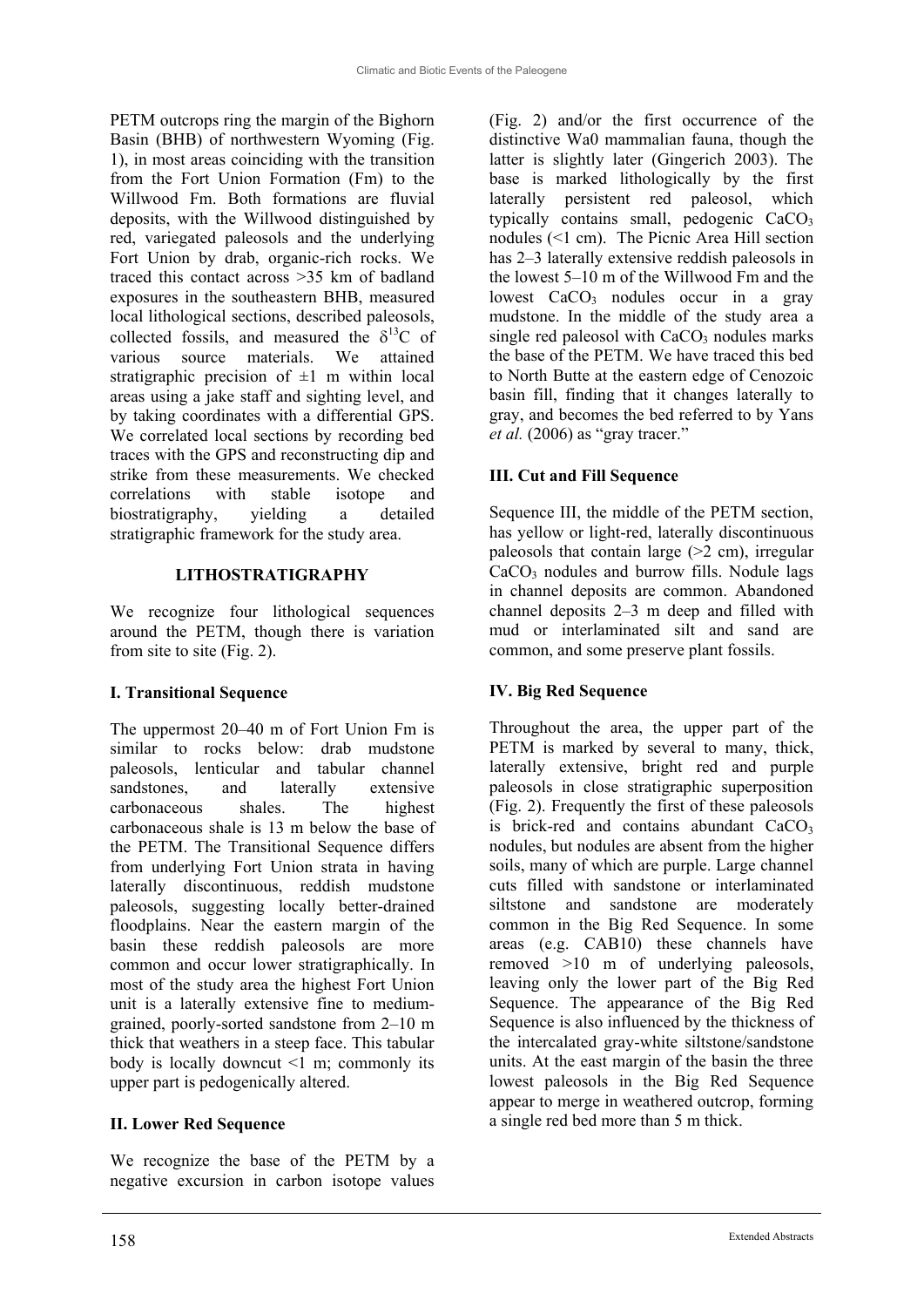

Figure 2 PETM sections in the southeastern Bighorn Basin showing lithology, key fossil localities, and isotope stratigraphy. Colours in lithologic columns approximate paleosol colors in weathered outcrop.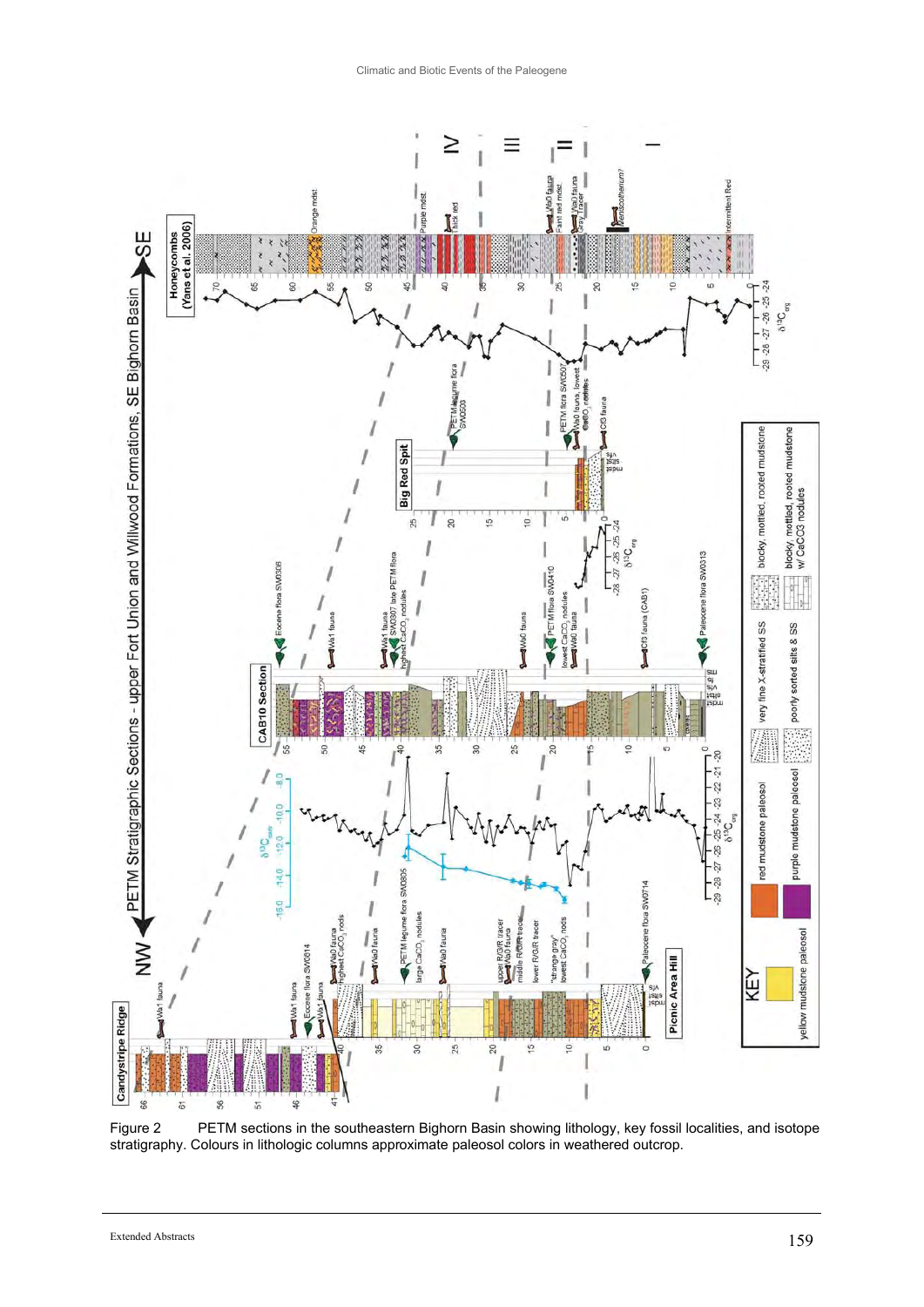#### **PALEONTOLOGY**

The Transitional Sequence has abundant fossil plants in both carbonaceous shales (wet floodplain habitats) and interlaminated siltstone/sandstones beds (near-channel habitats). The highest plants in the Fort Union Fm are 8 m below the first laterally extensive red paleosol and 18 m below the lowest Wa0 mammals in the Picnic Area Hill section (Fig. 2). Uppermost Fort Union floras are dominated by temperate deciduous groups such as Betulaceae, Platanaceae, Cercidiphyllaceae, Fagaceae, Sapindaceae (*Aesculus*), *Ginkgo*, and taxodiaceous conifers (*Metasequoia* and *Glyptostrobus*). Probable evergreen taxa include Lauraceae, palms and cycads. Most of the deciduous genera are common throughout the Late Paleocene and across the Holarctic region (Collinson and Hooker 2003). Palynofloras are also typically Late Paleocene, dominated by Taxodiaceae, Juglandaceae, and Betulaceae. Although leaf and pollen assemblages of Sequence I are compositionally similar to other Late Paleocene floras, the absence of some common leaf types with toothed margins causes leaf margin estimates of mean annual temperature to be higher than for any other Paleocene level in the BHB (Wing and Currano 2008). Vertebrate fossils are rare in the uppermost Fort Union Fm of the study area, with the exception of an ironcemented, sand-granule conglomerate that outcrops locally at the base of the tabular sandstone at the top of the formation. A vertebrate locality  $~6$  m below the base of the CIE has produced >200 specimens. The fauna includes champsosaurs, *Aletodon gunnelli*, *Apheliscus nitidus*, *Haplomylus simpsoni,* and *Copecion brachypternus*, lacks *Plesiadapis cookei,* and has a high relative abundance of *Phenacodus* and *Ectocion*. The presence of *Copecion* and absence of characteristic Eocene species indicates a latest Clarkforkian age (Cf3) (Secord *et al.* 2006). An *in situ* jaw of the Clarkforkian species *Coryphodon proterus* was found just 2.5 m below the base of the tabular sand at Big Red Spit (Fig. 2). Yans *et al*. (2006) reported a single specimen of the PETM index mammal, *Meniscotherium*, 3–4 m below the "gray-tracer" bed, which we have traced into a laterally extensive red paleosol that marks the base of the CIE in four other sections. We think this specimen is likely to have washed down slope, a common

occurrence in this area because the steep-faced tabular sandstone underlying the base of the PETM facilitates downslope movement of abundant Wa0 vertebrate fossils into the sparsely fossiliferous Fort Union Fm below.

The Lower Red Sequence (II), representing the first part of the PETM, has produced plant fossils in only two locations. Both are minor siltstone channel-fills 1–3 m thick and <10 m in lateral extent; they occur 2–5 m above the base of the CIE. These floras are poorly preserved, and the deposits have abundant fusain (fossilized charcoal) Eight taxa have been recognized, including *Sabalites* (the only taxon surviving from Fort Union floras), a previously unknown member of the Fabaceae, and *"Artocarpus" lessigiana*, a pinnately lobed leaf of uncertain botanical affinity that is widespread in Paleocene floras of the southern U.S. (Brown 1962). Hundreds of vertebrate fossils have been recovered from the Lower Red Sequence, including characteristic Wa0 mammals (*Arfia junnei, Copecion davisi, Sifrhippus [=Hyracotherium] sandrae, Ectocion parvus,* and *Diacodexis ilicis*). The lowest occurring Wa0 vertebrate fossils come from paleosols and mudclast accumulations in sandstones within 3 m above the base of the CIE and  $\sim$ 3 m above the highest Clarkforkian vertebrate localities.

The Cut and Fill Sequence (III) in the middle of the PETM section has no organic-rich lithologies, but plant fossils are preserved as ferric-iron compressions in two siltstone channel fills, separated by 11 km, but each 15– 20 m above the local base of the PETM. The two localities have similar composition and together have 35 taxa. The most striking feature of this flora is that it shares only two taxa with latest Paleocene and earliest post-PETM floras: leaves of the palm, *Sabalites*, and winged fruits probably belonging to the family Polygalaceae. Numerically the flora is dominated by fabaceous (legume) leaflets belonging to at least six morphotaxa. There are three types of fabaceous fruits. Two PETM plant types are common in late Early Eocene floras of the BHB, during the Early Eocene thermal maximum. The abundance and diversity of Fabaceae in these floras is unique among Paleocene and Early Eocene floras of the northern Rocky Mountains, and implies changes in climate (higher temperature and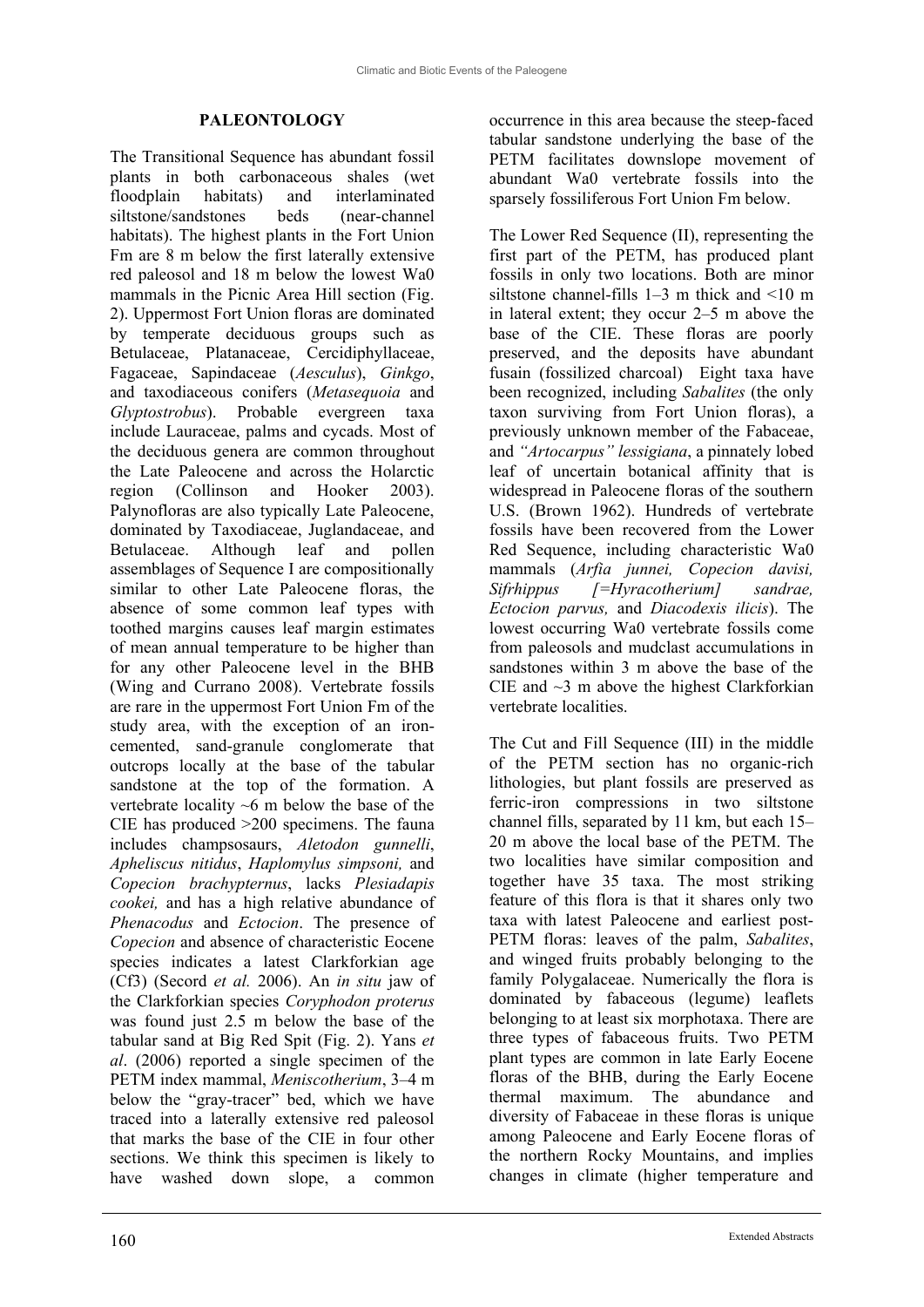greater seasonality of precipitation) or atmospheric composition (higher  $CO<sub>2</sub>$ ) that favored a group of plants that today has many dry tropical, nitrogen-fixing lineages. Mammalian faunas from the Cut and Fill Sequence are generally preserved with the brown/tan tooth enamel seen in other Wa0 faunas, and include the "dwarf" species of *Sifrhippus, Cantius, Diacodexis, Ectocion, Copecion* and *Arfia* that are observed in Wa0 faunas from elsewhere in the BHB (Gingerich 2003).

Fossils from the Big Red Sequence record a rapid transition away from the distinctive PETM biota. A single plant locality near the base of the Big Red Sequence in the CAB10 section has a mixture of taxa known only from the PETM and long-ranging ones such as *Macginitiea*. Channel-fill deposits 5–10 m above the base of the Big Red Sequence near Candystripe Ridge lack the distinctive PETM taxa, but do have long-ranging species of Cercidiphyllaceae and Taxodiaceae, and the earliest occurrence of the Eocene index *Platycarya*. Palynofloras from this level contain Eocene indices *Platycarya* and *Intratriporopollenites instructus* (Wing *et al*. 2005). Faunas from the lowest Big Red Sequence are assignable to Wa0, and include the first occurrence of Euprimates *Cantius toressi* and *Teilhardina brandti*, but the Wa1 index fossil *Cardiolophus,* and other species not restricted to Wa0, occur just above, within 5 m of the base of the Big Red Sequence.

# **ISOTOPE STRATIGRAPHY**

The  $\delta^{13}$ C of bulk organic matter ( $\delta^{13}$ C<sub>org</sub>) in BHB rocks varies up to  $\sim$ 1‰ within single beds across lateral distances of  $\sim$ 1 km, reflecting differences in floral input, organic preservation, and/or microbial processing (Diefendorf *et al.* 2007). Differences in  $\delta^{13}C_{\text{org}}$ between the two main isotope sections in the southeastern BHB (CAB10 and Honeycombs; Fig. 2) are 2–3‰, and must reflect additional sources of variability. In spite of the discrepancy in absolute values,  $\delta^{13}C_{org}$  used to identify the CIE in multiple BHB sections (Magioncalda *et al.* 2004; Wing *et al.* 2005; Yans *et al.* 2006). Lithostratigraphic correlation of the Honeycombs Section with CAB10, Big Red Spit, and two other sections (CAB1 and CAB3, not in Fig. 2) show that the

base of the CIE in the Honeycombs Section coincides with an excursion of only -1‰. This suggests caution in identifying the PETM from  $\delta^{13}C_{\text{org}}$  without good biostratigraphic control.

In four sections where we have biostratigraphic control the lowest Wa0 fossils coincide with a negative excursion of 3–4‰ in  $\delta^{13}C_{\text{org}}$ , and with the first laterally extensive, red paleosol containing CaCO<sub>3</sub> nodules. Values of  $\delta^{13}C_{\text{org}}$ are at a nadir in the first 5 m of the Lower Red Sequence, but become  $\sim$ 2‰ more positive (though variable) through the rest of the Lower Red and the Cut and Fill Sequences. The  $\delta^{13}C$ values of  $CaCO<sub>3</sub>$  nodules in the same section show gradually increasing values, the expected pattern for the plateau phase of the CIE, and are too light to be in equilibrium with the non-PETM atmosphere (Fig. 2; Bowen *et al*. 2006). We hypothesize that the irregular and positive  $\delta^{13}C_{\text{org}}$  reflects variable mixing of old organic matter into fluvial channel deposits during the PETM, especially during deposition of the Cut and Fill Sequence. Beginning near the base of the Big Red Sequence  $\delta^{13}C_{org}$  slowly becomes more positive, but as in other isotopic records the CIE does not end sharply.

# **CONCLUSIONS**

Lithological, isotopic and paleontological features define four PETM intervals in the southeastern BHB.

- ! Transitional Sequence (10–20 m): latest Paleocene, decreased soil wetness, higher temperatures, but little change in biotic composition or carbon isotope values.
- Lower Red Sequence (3–5 m): onset of PETM, further decrease in soil wetness, increased temperature, sharp decline in carbon isotope values, major biotic transitions.
- ! Cut and Fill Sequence (15–20 m): middle PETM, seasonal precipitation, high temperature, low stability of floodplains, unique faunal and floral composition, carbon isotope values remained low.
- $\bullet$  Big Red Sequence (15–20 m): late PETM, precipitation increased, floodplains more stable, faunas and floras of typical Eocene composition, and carbon isotope values gradually becoming more positive.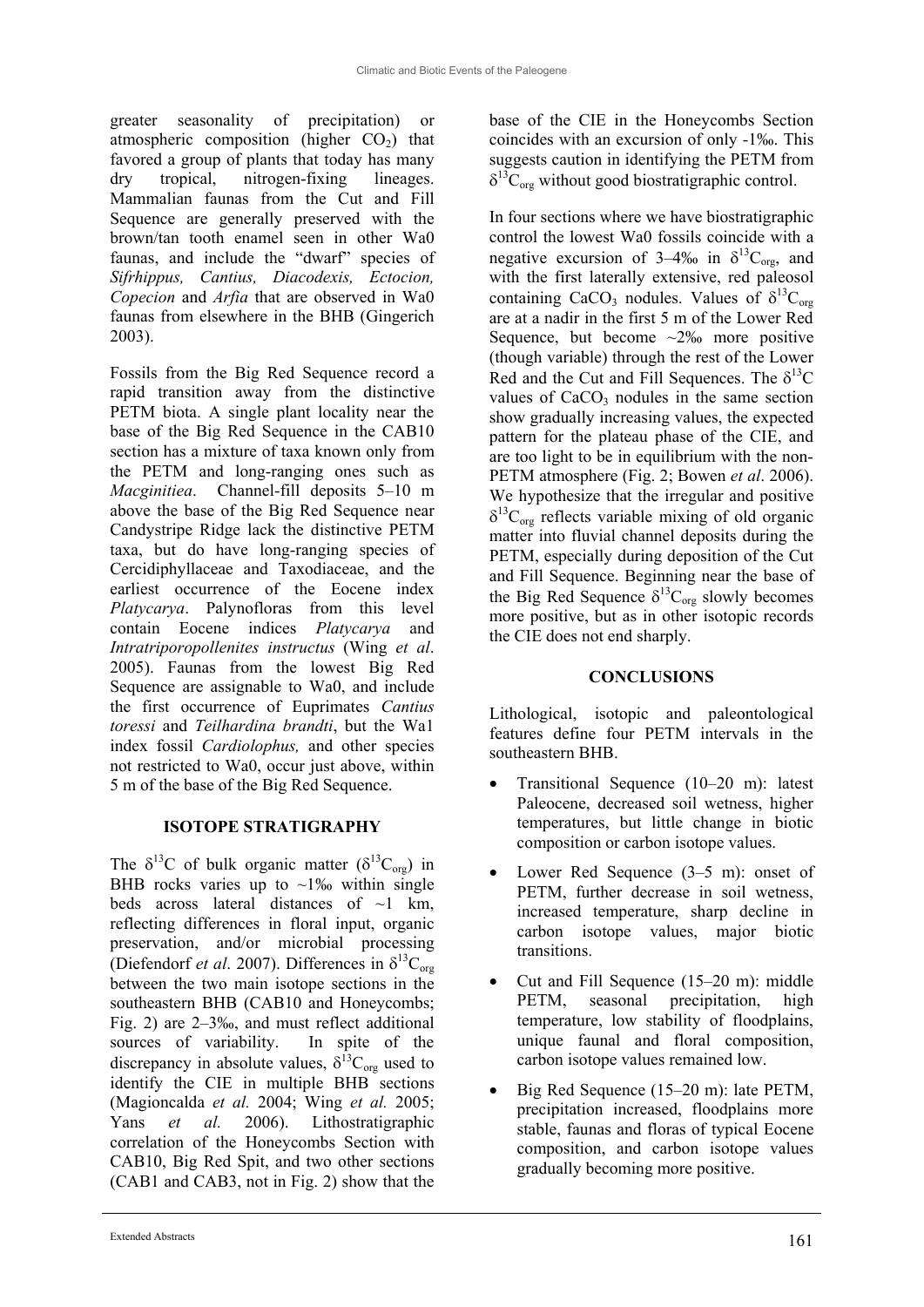The distinctive character of these four intervals may be manifestations of global phenomena. The Transitional Sequence may reflect climatic warming and/or drying that was a precursor to the onset of the PETM (Sluijs *et al.* 2007). Depositional rates in our sections imply that warming began 40–50 000 years before the PETM, consistent with estimates of pre-PETM warming by Secord *et al*. (2007). The next three sequences in the southeastern BHB may correspond to the three phases of the PETM outlined by Bowen *et al*. (2006) — initiation, alternate semistable state, and recovery. They described initiation as the first 15–30 000 years of the PETM, during which most of the carbon was emitted, climate changed rapidly, and ecosystems responded to changing climate and atmospheric composition. We equate this with the Lower Red Sequence. The alternate semistable state corresponds to the  $~60$  k.y. "plateau" phase of the CIE during which marine and terrestrial ecosystems and the carbon cycle were maximally different from their prior state. This phase is represented by the Cut and Fill Sequence. The recovery phase, our Big Red Sequence, lasted for ~70 000 years, during which temperatures fell, marine carbonate burial increased, and the pulse of carbon released at the onset of the PETM was withdrawn from the exogenic pool (Bowen *et al.* 2006). Correspondence between sedimentary sequences in the BHB and global changes in the carbon cycle and climate imply that local changes on the continents are strongly influenced at a fine temporal scale by global events.

#### **REFERENCES**

- Bowen, G.J.; Bralower, T.J.; Delaney, M.L.; Dickens, G.R.; Kelly, D.C.; Koch, P.L.; Kump, L.R.; Meng, J.; Sloan, L.C.; Thomas, E.; Wing, S.L.; Zachos, J.C. 2006: Eocene hyperthermal event offers insight into greenhouse warming. *Eos* 87: 165-169.
- Brown, R. W. 1962: Paleocene Flora of the Rocky Mountains and Great Plains. *U. S. Geological Survey Professional Paper* 375: 1-119.
- Collinson, M.E.; Hooker, J.J. 2003: Paleogene vegetation of Eurasia: framework for mammalian faunas. *Deinsea* 10: 41-83
- Diefendorf, A. F.; Freeman, K. H.; Wing, S.L.; Smith, F.A. 2007: Carbon-isotope variability in terrestrial environments: examples from the Paleocene and Eocene sediments of the

Bighorn Basin, Wyoming (USA). *Geological Society of America Abstracts with Programs*  39: 464.

- Gingerich, P.D. 2003: Mammalian responses to climate change at the Paleocene-Eocene boundary: Polecat Bench record in the northern Bighorn Basin, Wyoming. *Geological Society of America Special Paper* 369: 463-478.
- Kennett, J. P.; Stott, L. D. 1991: Abrupt deep-sea warming, Paleoceanographic changes and benthic extinctions at the end of the Palaeocene. *Nature* 353: 225-229.
- Kraus, M. J.; Riggins, S. 2007: Transient drying during the Paleocene-Eocene Thermal Maximum (PETM): Analysis of paleosols in the bighorn basin, Wyoming. *Palaeogeography Palaeoclimatology Palaeoecology* 245: 444- 461.
- Magioncalda, R.; Dupuis, C.; Smith, T.; Steurbaut, E.; Gingerich, P.D. 2004: Paleocene-Eocene carbon isotope excursion in organic carbon and pedogenic carbonate: Direct comparison in a continental stratigraphic section. *Geology* 32: 553-556.
- Schmitz, B.; Pujalte, V. 2007: Abrupt increase in seasonal extreme precipitation at the Paleocene-Eocene boundary. *Geology* 35: 215- 218.
- Secord, R.; Gingerich, P. D.; Smith, M. E.; Clyde, W. C.; Wilf, P.; Singer, B. S. 2006: Geochronology and mammalian biostratigraphy of middle and upper Paleocene continental strata, Bighorn Basin, Wyoming. *American Journal of Science* 306: 211-245.
- Secord, R.; Gingerich, P.D.; Lohmann, K. C. 2007: New evidence for pre-CIE warming during the Paleocene-Eocene Thermal Maximum. *Geological Society of America Abstracts with Programs* 39: 498.
- Sluijs, A.; Brinkhuis, H.; Schouten, S.; Bohaty, S. M.; John, C. M.; Zachos, J. C.; Reichart, G. J.; Sinninghe Damsté, J. S.; Crouch, E. M.; Dickens, G. R. 2007: Environmental precursors to rapid light carbon injection at the Palaeocene/Eocene boundary. *Nature* 450: 1218-1221.
- Wing, S.L.; Currano, E.D. 2008: Late Paleocene warming and floral change in the Bighorn Basin. *Geological Society of America Abstracts with Programs* 40: 324.
- Wing, S.L.; Harrington, G.J.; Smith, F. A.; Bloch, J.I.; Boyer, D.M. 2005: Transient floral change and rapid global warming at the Paleocene-Eocene boundary. *Science* 310: 993-996.